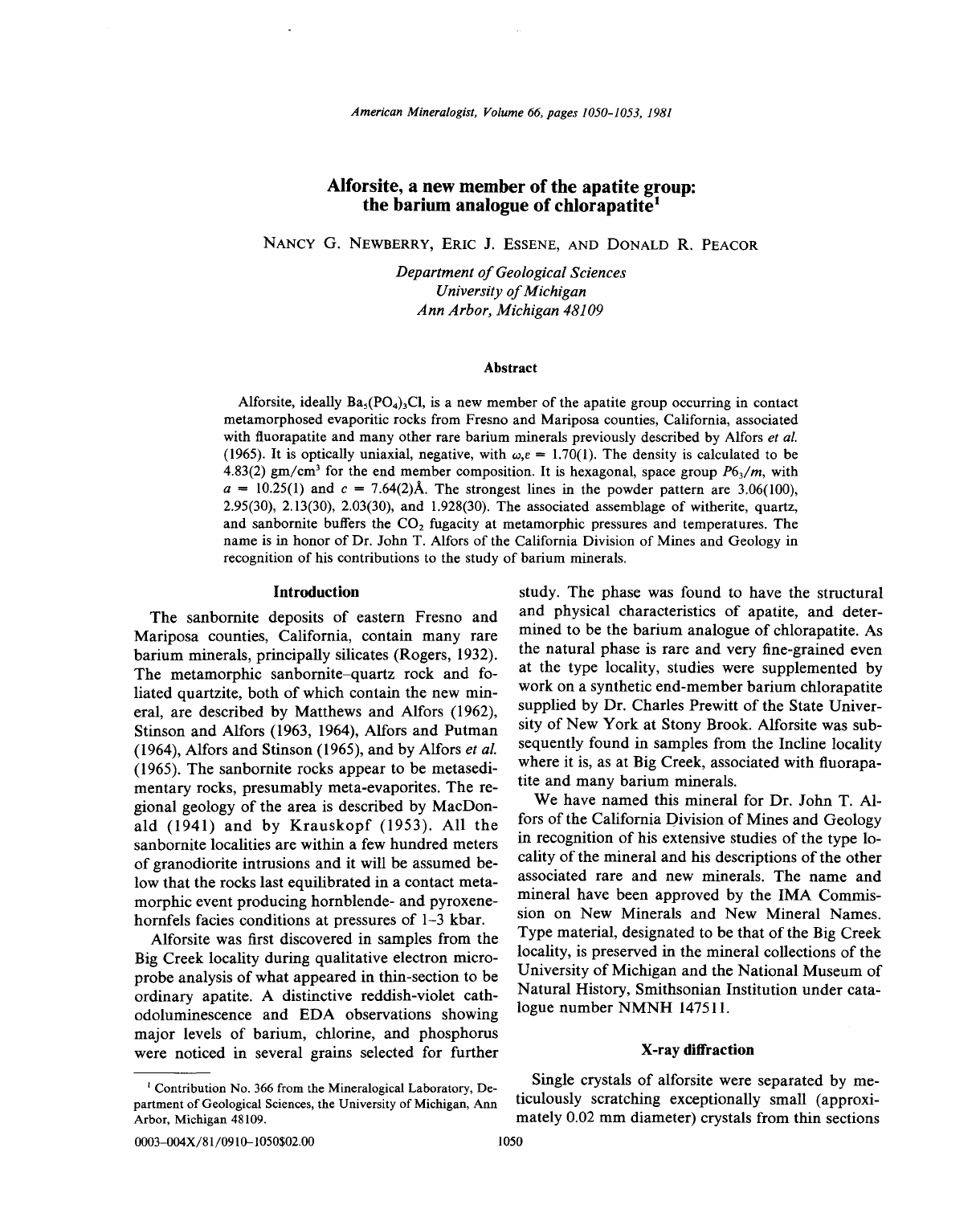where it had been identified and differentiated from the more common fluorapatite using optical and electron microprobe methods. Therefore, space group and unit cell parameters were determined by standard Weissenberg and precession X-ray diffraction methods on the synthetic material. Precession photographs of the natural material, although yielding very weak reflections, duplicated those of the synthetic material, confirming that a1forsite has the apatite structure. Due to the rarity of a1forsite grains, powder diffraction data were also obtained using the synthetic barium chlorapatite. These data were used to refine unit cell parameters by least-squares methods. Powder diffraction data for the synthetic phase are listed in Table 1. Alforsite is hexagonal, with space group  $P6<sub>3</sub>/m$ , analogous to apatite. Unit cell parameters are  $a = 10.25(1)$  and  $c = 7.64(2)$ Å.

Extremely long X-ray exposures of Weissenberg and precession photographs of the synthetic apatite failed to reveal the superstructure reflections which occur in X-ray photographs of pure or nearly pure chlorapatites and other members of the apatite group. If present, these reflections would indicate that the true structure is monoclinic, pseudohexagonal, with one a-translation doubled relative to an hexagonal unit cell (Mackie *et al.,* 1972). The synthetic a1forsite shows no evidence of monoclinic character, but we cannot be absolutely sure about the natural phase.

# Chemical analysis

Analyses of alforsite were made with the University of Michigan ARL-EMX electron microprobe with three wavelength-dispersive crystal spectrometers and an Ortex current digitizer to compensate for beam current fluctuations during data collection. The analyses were taken at an excitation potential of 12 kV and a specimen current of  $0.02 \mu$ a with LiF, PET and TAP crystal spectrometers. Standards used were fluorapatite for F and Ca; synthetic barium chlorapatite for Ba, C1, and P; and strontianite for Sr. Analyses for Mn, Si, Pb, and S using synthetic  $Mn_2SiO<sub>4</sub>$ , Si02, and PbS standards showed these appeared in minor amounts. Careful tests were made to insure that no damage to or volatilization of the sample occurred during analysis. Drift, atomic number, absorption, and fluorescence corrections were made using the program EMPADR VII (Rucklidge and Gasparrini, 1969). Analyses of the apatite from the Incline and Big Creek localities are listed in Table 2. These analyses result in formulae, calculated on the basis of O + Cl + F = 13, of  $(Ba_{4.68}Sr_{0.19}Ca_{0.13})(P_{2.98}$ 

| d(0bs)                               | d(calc)                                      | hk l                                   | $1/I_0$                   | d(0bs)                                             | 1/I <sub>o</sub>                                             |
|--------------------------------------|----------------------------------------------|----------------------------------------|---------------------------|----------------------------------------------------|--------------------------------------------------------------|
| 5,68<br>5.17<br>4.41<br>4.25<br>3,85 | 5.79<br>5.13<br>4.44<br>4.26<br>3.84<br>3.82 | 101<br>110<br>200<br>111<br>201<br>002 | 5<br>5<br>5<br>10<br>5    | 1.615<br>1.600<br>1.566<br>1.511<br>1,477<br>1.453 | 20<br>20<br>30<br>$\begin{array}{c} 2 \\ 2 \\ 2 \end{array}$ |
| 3.52<br>3.37<br>3.06<br>2.95         | 3.51<br>3.36<br>3.07<br>3.06<br>2.96         | 102<br>120<br>121<br>112<br>300        | 5<br>20<br>100<br>30      | 1.423<br>1.398<br>1.366<br>1.336<br>1.286          | $\overline{\mathbf{c}}$<br>10<br>20<br>30<br>2               |
| 2.45<br>2.36<br>2.13                 | 2.46<br>2.45<br>2.34<br>2.34<br>2.13<br>2.13 | 130<br>103<br>131<br>302<br>401<br>222 | $\overline{c}$<br>2<br>40 | 1.262<br>1.242<br>1.227<br>1,207<br>1.181<br>1.144 | 21222                                                        |
| 2.07<br>2.03<br>1.971<br>1.928       | 2,07<br>2.04<br>2.03<br>1.968<br>1.931       | 132<br>230<br>123<br>231<br>303        | 10<br>30<br>20<br>30      | 1.125<br>1.107<br>1.077<br>1.067<br>1.042          | 1<br>20<br>30<br>30<br>10                                    |
| 1.734<br>1.672<br>1.638              | 1.730<br>1.728<br>1.674<br>1.667<br>1.639    | 501<br>142<br>403<br>331<br>241        | 5<br>5<br>$\overline{c}$  | 1.026<br>1.005                                     | 10<br>20                                                     |

Table 1. Powder diffraction data for synthetic  $Ba_5(PO_4)_3Cl$ . *CuKa* radiation, 114.6 mm diameter camera

 $Si<sub>0.01</sub>$ )O<sub>11.96</sub>(Cl<sub>0.99</sub>F<sub>0.05</sub>) and (Ba<sub>4.05</sub>Ca<sub>0.75</sub>Sr<sub>0.24</sub>Pb<sub>0.03</sub>)(P<sub>2.</sub>  $_{94}Si_{0.01}O_{11.93}(Cl_{0.93}F_{0.14})$ , respectively. The F + Cl in excess of 1.00 and the slight deficiency of  $Si + P$  is consistent with a minor  $CO_3 \cdot F$  substitution for  $PO_4$ similar to some carbonate-fluorapatites (McConnell, 1973) although deviation from the ideal formula is within the precision of the analysis for P and Cl. The ideal formula is  $Ba<sub>5</sub>(PO<sub>4</sub>)<sub>3</sub>Cl$  and alforsite is the barium analogue of chlorapatite.

#### Physical properties

Alforsite occurs as isolated small subhedra1 grains, generally less than 0.05 mm in diameter but rarely up to 0.2 mm. These colorless grains resemble typical fluorapatite, exhibiting low birefringence and high relief. This makes it difficult to distinguish alforsite from fluorapatite and from many of the associated high-relief barium minerals except by using the electron microprobe. Alforsite is identifiable through an intense violet fluorescence in the 10-15 kV electron beam of a 1uminoscope or electron microprobe. This fluorescence is more intense and redder than the violet color exhibited by other apatites, and is very distinctive. No fluorescence appears under short- or long-wavelength ultraviolet light. Alforsite is uniaxial, negative with extremely low birefringence and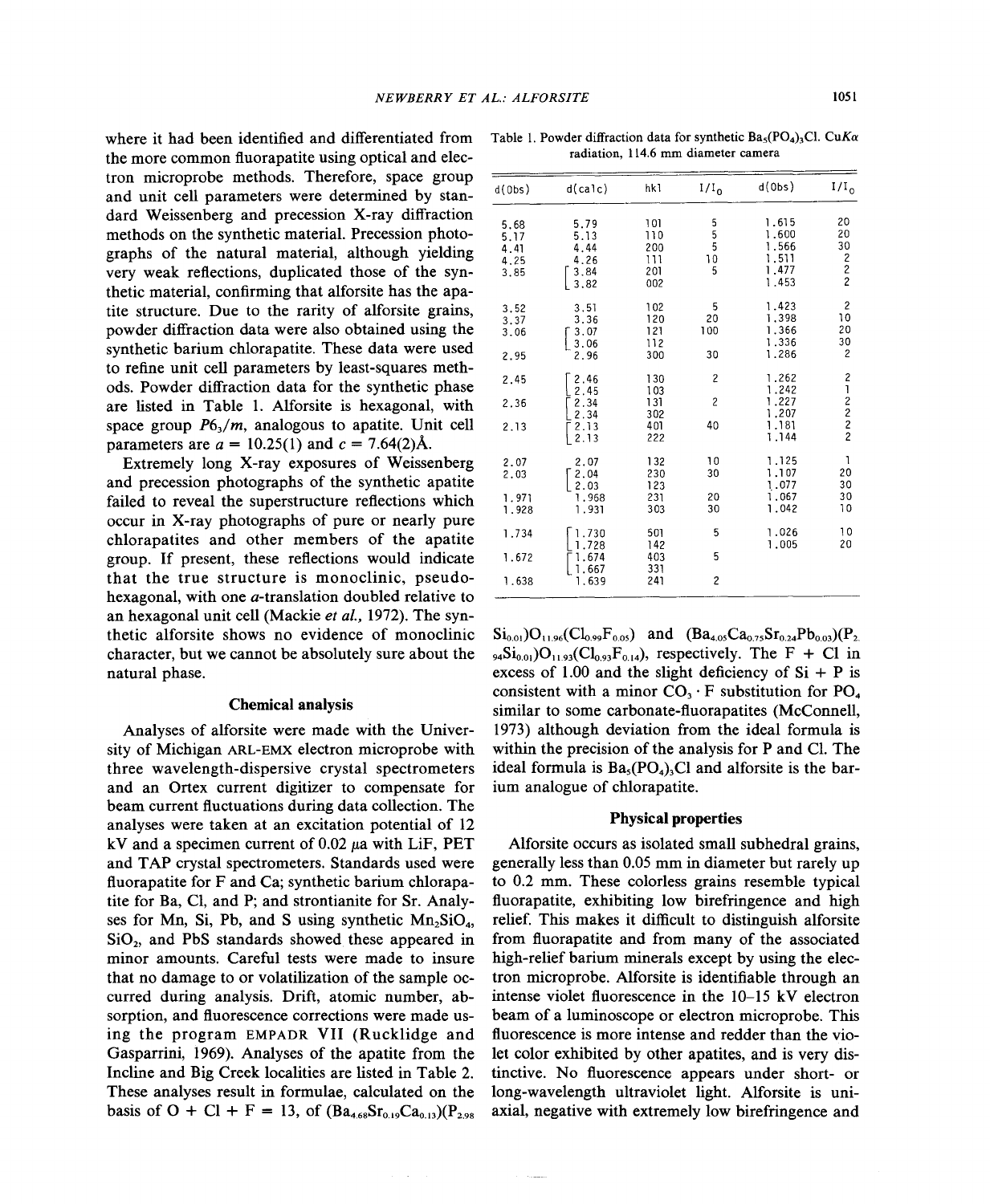Table 2. Electron microprobe analyses of alforsite

| oxide                                                   | Big Creek,  | Incline,      |  |
|---------------------------------------------------------|-------------|---------------|--|
| wt. %                                                   | Fresno, Co. | Mariposa, Co. |  |
| SiO <sub>2</sub>                                        | 0.1         | 50.05         |  |
| MnO                                                     | $0.1$       | $0.1$         |  |
| CaO                                                     | 4.6         | 0.7           |  |
| Sr0                                                     | 2.7         | 2.0           |  |
| Ba0                                                     | 67.7        | >1.3          |  |
| Pb <sub>0</sub>                                         | 0.8         | < 0.1         |  |
| $P_2O_5$                                                | 22.7        | 21.0          |  |
| C1                                                      | 3.6         | 3.5           |  |
| F                                                       | 0.7         | < 0.1         |  |
| sum                                                     | 102.6       | 98.9          |  |
| 0=F,C1                                                  | $-0.9$      | $-0.8$        |  |
| sum                                                     | 101.7       | 98.1          |  |
| mole ratios*                                            |             |               |  |
|                                                         |             |               |  |
| P                                                       | 2.94        | 2.98          |  |
| Si                                                      | 0.01        | $0.01$        |  |
| Mn                                                      | 0.01        | 0.01          |  |
| Ca                                                      | 0.75        | 0.13          |  |
| Sr                                                      | 0.24        | 0.19          |  |
| Ba                                                      | 4.05        | 4.68          |  |
| Pb                                                      | 0.03        | < 0.01        |  |
| C1                                                      | 0.93        | 0.99          |  |
| F                                                       | 0.14        | 0.05          |  |
| 0                                                       | 11.93       | 11.96         |  |
| %Ba <sub>5</sub> (PO <sub>4</sub> ) <sub>3</sub> (C1,F) | 79          | 93            |  |
| $85r_5(PO_4)_3(C1,F)$                                   | 5           | 4             |  |
| %Ca <sub>5</sub> (PO <sub>4</sub> ) <sub>3</sub> (C1,F) | 15          | 3             |  |
| ${}_{8}^{8}Pb_{5} (P0_{4})_{3} (C1, F)$                 | 1           | 4             |  |

\*atoms normalized to  $0 + C1 + F = 13$ 

high relief. The refractive indices were determined as carefully as possible on small grains removed from a thin section of the Big Creek sample and are  $\omega$ ,  $\varepsilon$  = 1.70(1). It was possible to determine the refractive indices to a higher degree of accuracy on the larger grains of the synthetic analogue using crushed grain mounts, and these are  $\varepsilon = 1.694(3)$ ,  $\omega = 1.696(3)$ . The density of alforsite was calculated to be 4.73(2) gm/  $cm<sup>3</sup>$  and 4.80(2)  $gm/cm<sup>3</sup>$  for Big Creek and Incline localities, respectively, assuming cell contents of 2 formula units and the formulae given above. The density calculated for the end-member composition is  $4.83(2)$  gm/cm<sup>3</sup>. Since the grains of both the natural and synthetic samples are very small, surface tension effects prohibited measurement of actual density for comparison.

# **Occurrence**

Alforsite occurs as an accessory mineral in samples from both the Incline, Mariposa County, and Big Creek, Fresno County, localities as described by Alfors, *et ai.* (1965). Big Creek samples are from the sites in Section 27, Township 11 S, Range 25 E on their sketch map and were provided by Alfors. The samples from the Incline locality were obtained from the University of Michigan Mineralogical Collection and more specific information on sample sites was not available.

Alforsite is, in both cases, .05 mm or smaller grains disseminated in fine-grained metamorphic sanbornite-quartz rock. The alforsite-bearing samples are massive grey rocks with gneissic banding due primarily to segregations of quartz. In samples from Incline, prominent bands of pink gillespite occur and here alforsite is associated with sanbornite, witherite, and celsian in quartz-rich and gillespite-rich bands. Fresnoite, walstromite, tourmaline, and pyrite though less abundant are disseminated throughout the rock. The lighter grey samples from Big Creek, which contain alforsite, are quartz-rich and contain no gillespite. The alforsite and fluorapatite are scattered within different fine-grained bands which contain a high proportion of quartz and alternate with bands bearing quartz in lesser amounts. Both bands contain abundant celsian, witherite, and sanbornite with accessory, disseminated fresnoite, walstromite, tourmaline, and pyrite.

Nearly pure fluorapatite is also common in these



Fig. 1. Calculated decarbonation equilibria for the reaction: Witherite (Wt) + Quartz (Qz) = Sanbornite (Sb) +  $CO_2$ .